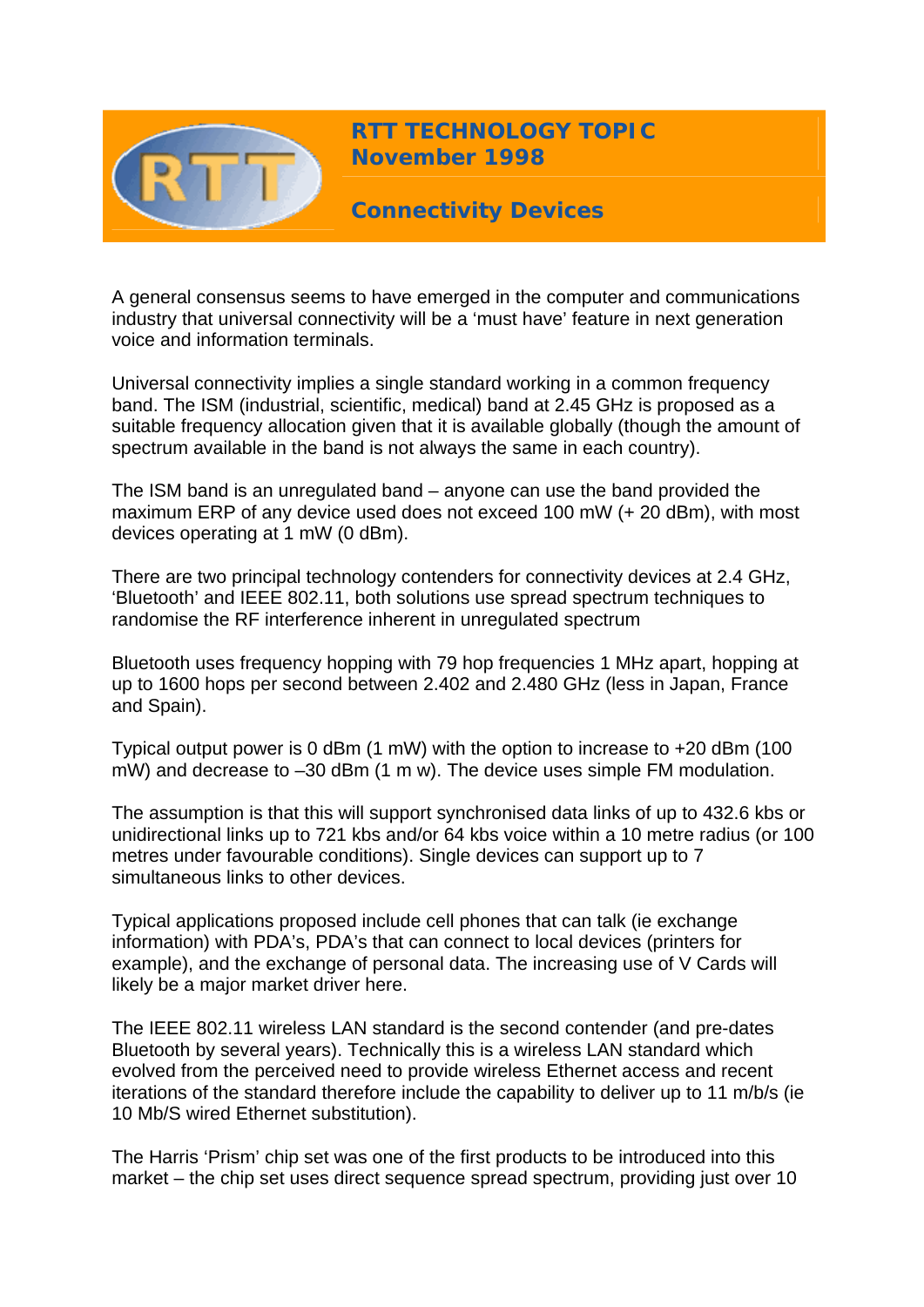dB of processing gain for higher bit rates (and more as the user bit rate decreases). The plan is to use two of IBM's SiGE IC's to shrink the platform into a PC card format (and reduce the component count and cost). Too complex to be a competitor to Bluetooth? I'm not so sure.

**And then**, there's the wireless LAN chip set solution from Philips Semiconductors using Lucent's 'WaveLAN' baseband and a Philips RF/IF front end which supports frequency hopping and direct sequence spreading. This is a perfectly well specified product, well executed using standard off-the-shelf Philips devices (silicon and GaAs front end, quadrature IF transceiver and synthesiser).

**And then**, there are the 'virtual cable' versions of DECT as additional future competition in the connectivity stakes. In the last 3 or 4 digital cordless design programmes that we have run we have noticed a considerable increase in interest from device manufacturers (ie manufacturers looking to connect devices with other devices in corporate and/or domestic applications) using DECT as the connectivity platform – DECT silicon platforms have the advantage of a rapidly reducing cost curve (as domestic digital cordless sales finally take off in Europe) and some really flexible data profiles (and relative to the ISM band, relatively clean spectrum in which to operate). The dynamic channel allocation and interface management implicit in the air interface also makes the protocol very friendly to implementing 'bandwidth on demand' type services – something that Bluetooth has not even started to address.

**And then** there's PHS. Don't write PHS off yet – the 'home RF working group' and the ARIB are busily working away on next generation PHS devices (1 mW and 10 mW) to provide device to device connectivity.

**And then** there's third generation cellular air interface developments, and this is where we have the biggest argument with Bluetooth – the 3G air interfaces will have enough flexibility (and bandwidth) to encompass pretty much any application you care to throw at them **including** local device to device connectivity.

Both W-CDMA and Cdma2000 have time division duplexed protocols as part of their 3G platforms and in most markets 20 MHz of non-paired frequency allocation from 1900 to 1920 MHz is available for TD-CDMA services (1910 to 1930 MHz in the US).

There is an obvious future development path for DECT and PHS to converge and develop together to evolve towards these integrated 3G air interface standards.

The connectivity issue (it seems to us) has to be addressed by qualifying how any add on technology (like Bluetooth) will co-exist with these standards and/or add value. In practice, there are any number of ways in which local connectivity can be addressed without needing to resort to additional add-on/add-in devices.

Bluetooth [www.bluetooth.com](http://www.bluetooth.com/)

Philips Wireless LAN [www.semiconductors.philips.com](http://www.semiconductors.philips.com/)

'V' Cards [www.imc.org/pdi/](http://www.imc.org/pdi/)